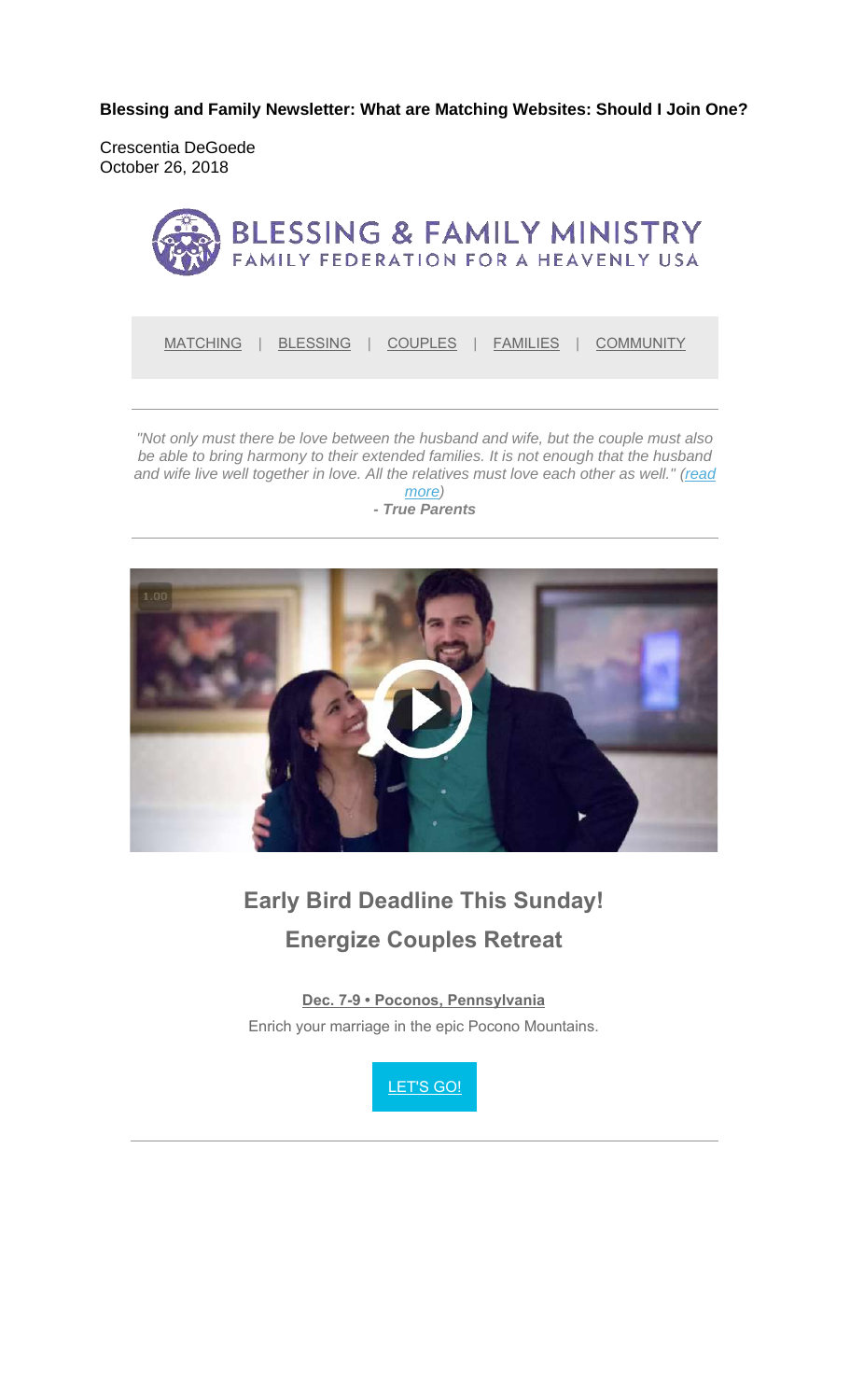

## **New Blessing Education Small Group Curriculum**

The BFM and National Youth Ministry teams have developed a 5-week Blessing education curriculum called "Devoted: Becoming the Right Person Before Finding the One."

FREE DOWNLOAD



### **What Are Matching Websites & Should I Join One?**

Many couples have found each other through one of the Matching websites that our faith community has developed. *But is it for you?*

READ MORE



## **Are Friendships With the Opposite Sex Possible (or Wise) in Marriage?**

Here are some important guidelines and helpful tips for maintaining safe boundaries.

READ ARTICLE



#### **Parenting is a Partnership With God**

It has been said that the family is the only institution created by God. Ideally, we are meant to learn how to relate to and love each other from the relationships within our family.